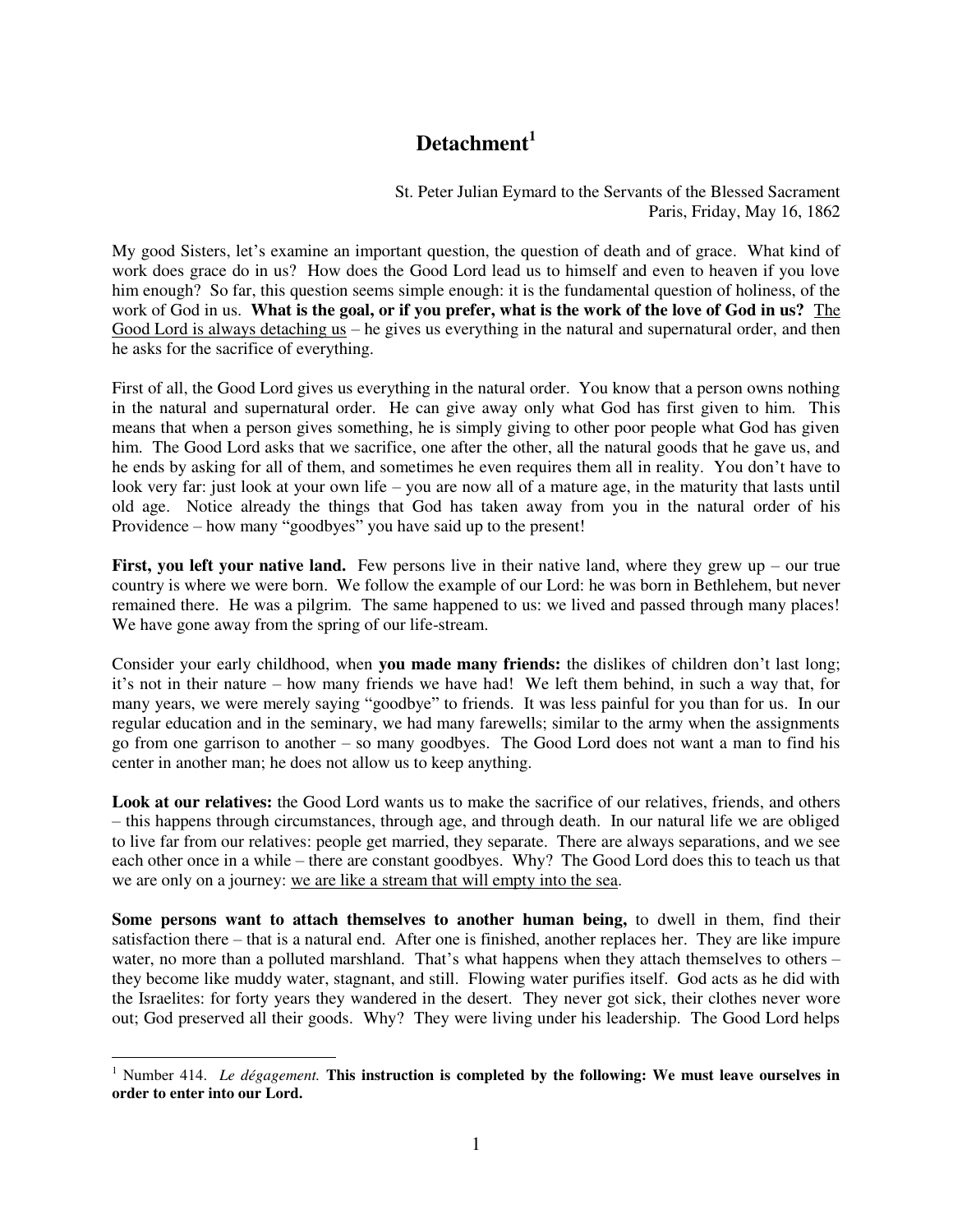us: we don't receive the same grace he gave to the Israelites going to the promised land – our clothes wear out; everything deteriorates: our will becomes weak, our mind gets tired, our heart becomes disgusted with everything. Why does the Good Lord do this? He did not create us to find our goal in human beings – we will find only emptiness; we will not find what we are seeking. From that fact comes the wise words of Solomon: *All things are vanity* (Eccl 1:2). All except to love God and to serve him; that's everything.

That is the natural order.  $[\ldots]$  For saints, a dwelling is nothing else than a tent for a night (cf. 2 Cor 5:1, 4) – in the morning they take it down and continue towards their homeland, towards heaven, towards the heavenly Father – their baggage is lighter. This doesn't mean that they don't feel the loss of a father and a friend; they feel it deeply; but a saint detaches himself from everything.

## […]

**It is through this natural despoiling that the Good Lord begins:** *it is the beginning of wisdom* (cf. Prv 9:10). That is where the soul is converted, as Solomon says. That is how God shows his great goodness to us. If we found our happiness in others, we would forget the Good Lord. We are more flesh than spirit; more earth-bound than heaven-bound. God's work in us is constantly despoiling us, detaching us, and purifying us, from what? Rust.

**Here, there is something else: it is the sacrifice of our self.** The other sacrifices are done by everyone. The *Imitation* says in a chapter of the second book: If you give all your goods, that's nothing; if you do serious penance, it is still small; if you dedicate yourself to your neighbor, it is not much. What is truly great? It is when you empty yourself, to place yourself in God. To leave yourself is to leave these ruins, this old shack, this hospital in order to place yourself in God. Do you know that this is more difficult than doing all the penances in the world? It is more difficult to make an act of humility of the mind, than to live in the most penitential kind of life. This is something we tend to avoid.

A poor man was once asked – (I can still see him on a street corner in Rome; I know this man) Why don't you go to one of the houses of refuge of the Pope; you will be well fed and well lodged? – I went there; but I left in order to have my freedom. – But now you are exposed to all the inclemencies of the weather. – I prefer to eat dark bread than to surrender my freedom. The cleric who was with me said to me: he told you the truth – we can't put the poor in houses of refuge: they want their freedom. Why is there so much suffering in prisons, in penitentiaries? Give them freedom, and it will no longer be a prison: the guards live in the prison like the prisoners – they sleep there, but they are free. Men who have positions of authority are also confined like galley-slaves, but they are free – they can always resign. That's the real cause.

All sacrifices that don't require that you renounce your will and your liberty are nothing at all, because you are holding on to yourself. In order for the Good Lord to give himself to you, you must, of course, leave yourself. A woman cannot have two husbands: that cannot be – you cannot belong to God and to the world. We must leave ourselves. That is why grace is in the process of despoiling you – notice how you always need to let something go. When you are converted, you are happy; nothing is difficult – our Lord is preparing a divine table for you. Then, he gives himself to you by his peace: to show you that he is pleased, he tells you so. […].

Now, my poor Daughters, the Good Lord has forgiven us for being too attached to his saints, to his angels, and to his ministers whom he sent to help us through difficult times. What does the Good Lord do? We are no longer able to listen to him: we have centered our selves in a meal, in a flower, and the Good Lord takes it away. He not only takes it away, he cuts all connections – and then the person weeps, because her candy has been taken away. The Good Lord asks: Do you love that more than me? And the one who is in the process of detachment, says: You did well to remove that from me; I thought I was a saint. She humbles herself: I will love you more than your good meal, more than your angels and saints.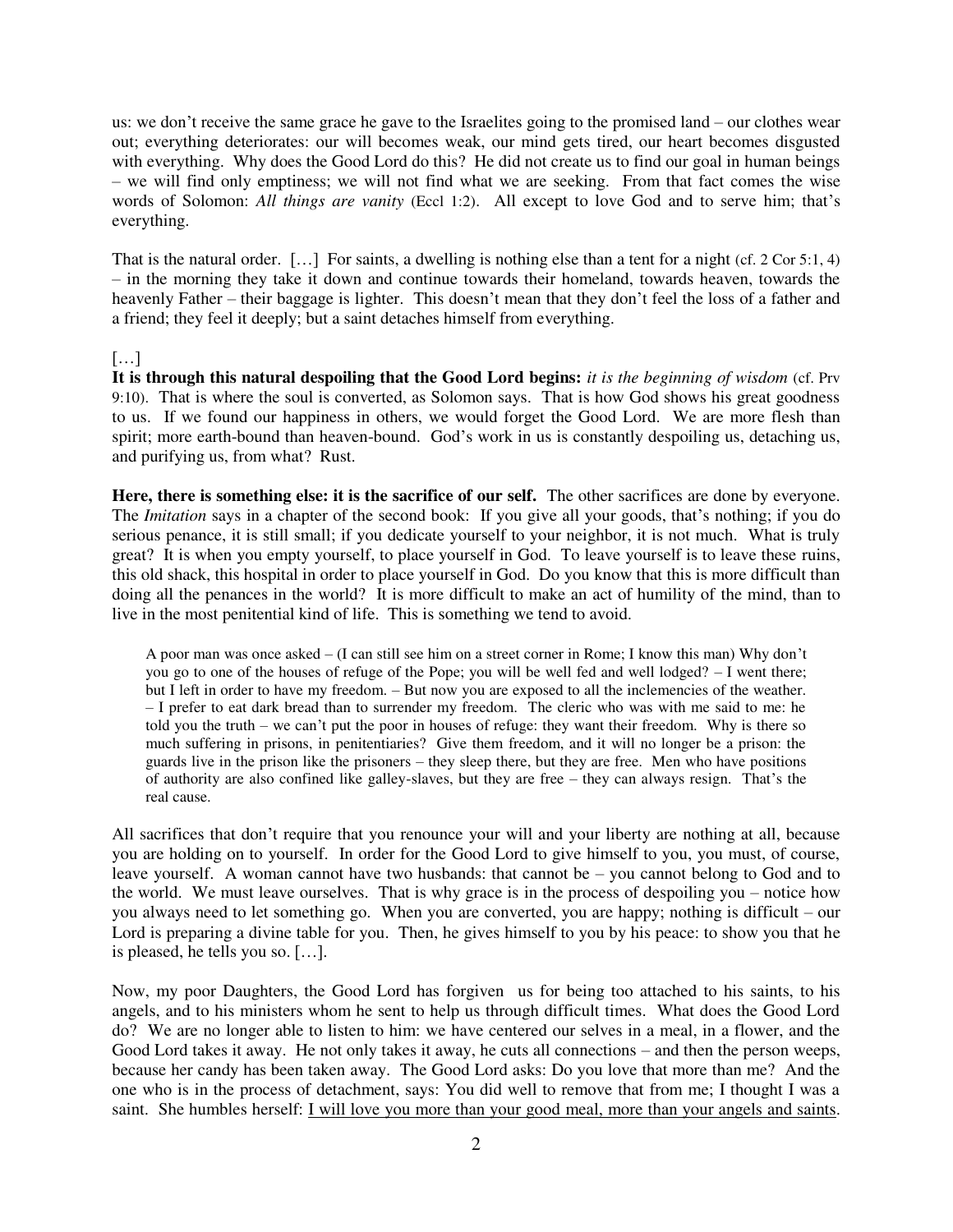Then she becomes detached. If the Good Lord had done otherwise, she would have become so sensual that she would serve him only for his consolations.

Since the process of conversion is a daily matter, this is what will happen. We will say: I now love the Good Lord more. You have had enjoyed too much satisfaction in such a sweet liqueur, until the Good Lord said: You love this liqueur more than me. He puts a little vinegar and bitterness in it, and he removes this consolation so that you will tell him: I am contented with you. That's what causes a change of state: the Good Lord removes a knife that has wounded you – he kills the serpent that had bitten you: it's already done – he will never bite you again. The Good Lord only intends to remove your sources of imperfection. Surprisingly, we don't see it. The Good Lord ends up by removing himself from us, not in his mercy, but in his tangible form – lest we would act like Magdalene. Sometimes we say: If only I could see the Good Lord! It is better that you don't see him – you might become attached to his eyes; you would hold on to his earthly glorified body which is yet the least of his person. The Good Lord proceeds to detach you from himself. That is why he did not want Magdalene to touch him (cf. Jn 20:17); her affections were too impure. The apostles did not recognize him: St. John, who was purer, had to tell them: *It is the Good Lord!* (cf. Jn 21:7) when our Lord was on the shore. That is the work of grace: the Good Lord leads us from one detachment to another. [...]

**Renouncing one's ideas is the most difficult thing.** If you don't believe it, then why do we have wars? We hold on to our ideas. Why do we quarrel and lack charity? We hold on to our ideas, and we are not satisfied. Good Lord! We hold more to our ideas than to our own will – the will is a blind faculty that never has two consecutive ideas. It's the same with the heart: the impulse of the heart lasts only a moment, while our mind, our own ideas, our self-love, and what have you, is very different.

Do you know that the grace of God is always working to make us surrender our spirit<sup>2</sup>? What is our spirit? It is the master of our house. What is Satan ? The spirit of pride! Sin and evil exist only where there is pride – malice is there. That is why the vow of obedience costs more than the others. Why did the Good Lord base our religion on faith? Because this is the real sacrifice, the submission of man's mind to the sovereign will of God.

The Good Lord catches us where we have sinned – he knows how to humiliate us. Can't you see that man is born ignorant, and as he grows old he becomes dull? In early life, a child's mind is controlled by the Good Lord – he keeps it weak, so that the child will have no pride in its thoughts. In old age, the Good Lord removes the memory. If not what would happen? One would experience the despair of suffering, or the pride of Satan. The Good Lord sees to it that this poor human machine will deteriorate. Didn't you notice that as we grow older we cannot put two thoughts together? The Good Lord ties up the mind, and removes the occasions for evil.

**The heart inherits from the mind: the more that the mind loses, the more the heart becomes powerful. The life of man, of the Christian, is in the heart, not in the mind, the Good Lord strips it from us.** Look at a block of marble straight from the quarry: we trim it down, remove what was burned by the sun, until we reach the heart, the center which is magnificent because it has never seen the light of day. That is what the Good Lord does: he trims us down; he hammers us into detachment – that's the work of perfection. It is the same with you, my good and holy Daughters: what must remain in you is only your heart – everything else must go.

 2 '*notre esprit'*: another translation – "our mind"